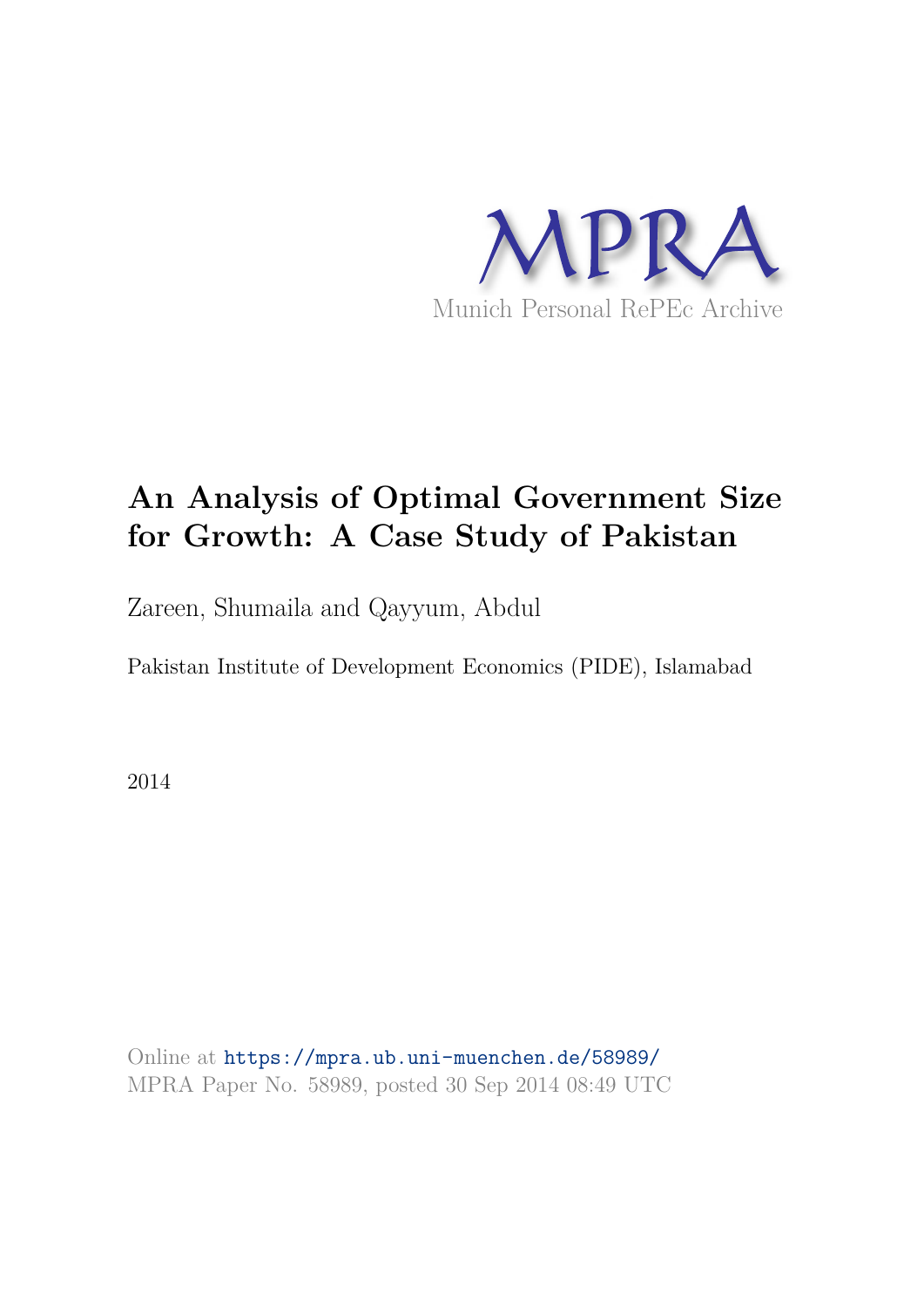# **An Analysis of Optimal Government Size for Growth: A Case Study of Pakistan**

<sup>1</sup>Shumaila Zareen<sup>\*</sup>and Abdul Qayyum<sup>\*\*</sup>

### *Abstract*

<u>.</u>

The government size is important for the development of the economy. We estimated optimum government size for growth in Pakistan by using Heerden (2008) methodology for period from 1973 to 2012. The results for the optimal size of the government show that all the variables are significant. The optimal size of the government size or equivalently the optimal size of the public spending is found to be around 17 percent of the GDP. The actual size of the government spending in current years is 18 percent. This finding is very much interesting since it highlights that the current size of government in Pakistan is above the optimum level or size. There is scope of reduction in ratio of total government spending to the GDP in Pakistan.

**Keywords:** Optimal Government Size, Economic Growth, Pakistan

**JEL Classification codes**: E62, O40, C32

<sup>&</sup>lt;sup>1</sup> \* **Corresponding Author**: Completed MPhil in Economics from the Pakistan Institute of Development Economics, Islamabad. **Email Address**: [zareen.2010@yahoo.com.](mailto:zareen.2010@yahoo.com) I also wish to thank Naseeb Zada for his guidance in this research work.

<sup>\*\*</sup> Joint Director, Pakistan Institute of Development Economics, Islamabad. **Email Address**: [qayyumdr@gmail.com](mailto:qayyumdr@gmail.com)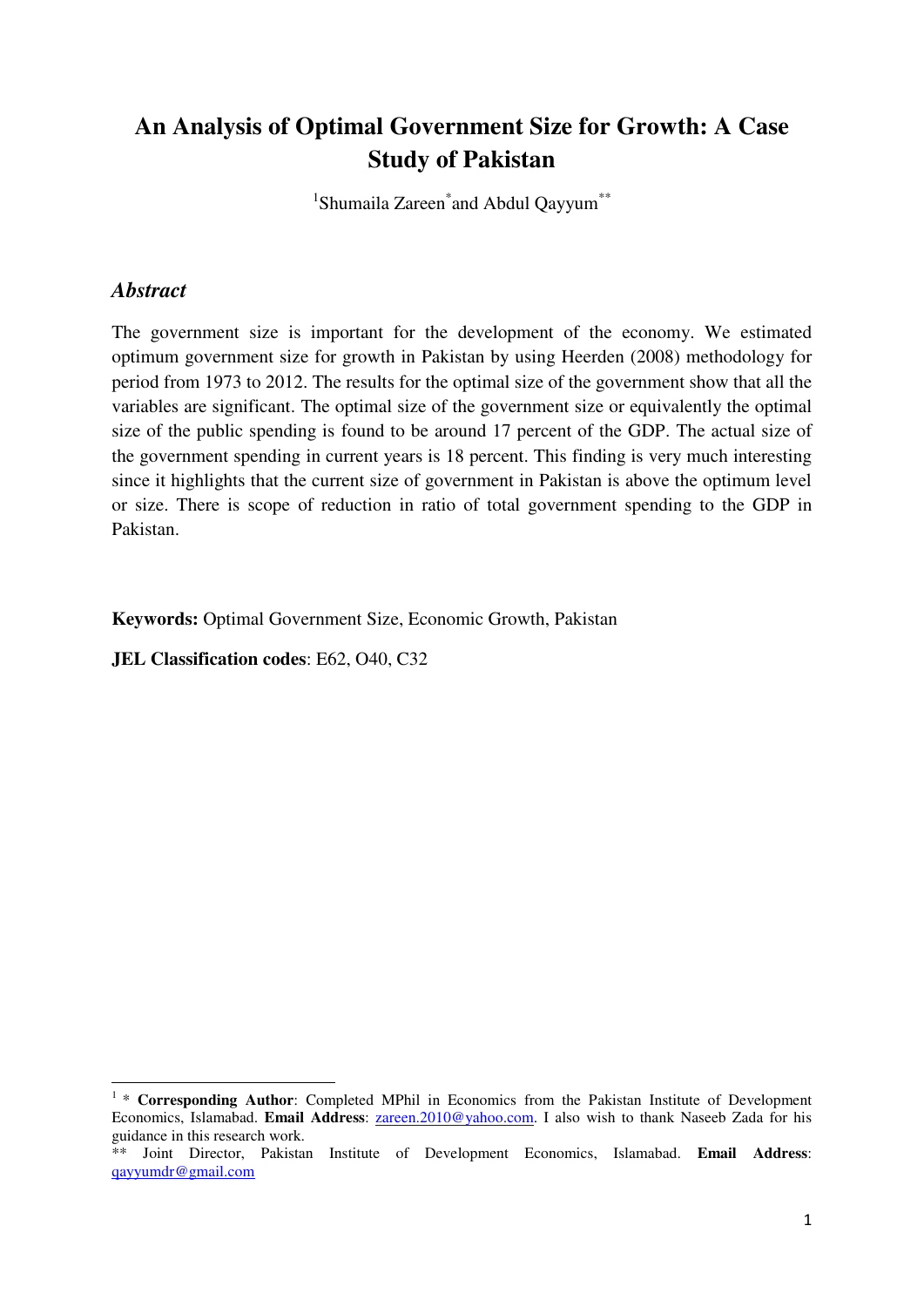#### **1. Introduction**

Economic growth is believed to be the most important macroeconomic indicator of the overall performance of an economy. As it is evident that for a sustainable economic growth, the vicious circle of poverty is to be overcome, it is necessary for an economy to achieve a sustainable level of economic growth. Fiscal policy is an important tool which can be used to affect income distribution and mass poverty that are the critical determinants of economic growth. Fiscal policy can be used to attain the long run economic growth in order to maximize the overall welfare of an economy using public spending and taxation for this purpose (Tanzi, 2006). Government size is the most frequently employed variables, since it is directly related to the government policies. Different people have followed different approaches to measure the Government size. Some people use taxes as a proxy for the government size, whereas, some other have used government expenditure as proxy for the government size. In addition some others have employed the "employment level" to explain the government size. The optimal size of the government is the problem that has attracted the attention of many scholars. In developing countries government spending is above the optimal level in contrast to many other countries.

There are three conflicting views about the relationship between size of the government and economic growth. According to Keynesian view, a larger government or equivalently large size of the government is likely to enhance the economic growth. High level of government consumption is associated with high level of both private and government demand for goods and services which in turn enhances production of goods and services. This stimulates employment and investment. The government has the authority to regulate and deal with negative externalities. Government plays an important role in removing interest conflicts between private and public sector. The societies with government intervention guarantees the existence of a proper rule of law, law and order and ensures the protection of the property rights which are considered to have favorable impact on economic growth. Another group of economists who argue in this regards that high government expenditure is likely to be harmful for economic growth due to the inefficiencies caused in government institutions. It crowds out private investment that leads to slow down growth and reduction in capital accumulation. Barro (1991) in this context, argued that the government size is more likely to affect economic growth negatively. He argues that it creates inefficiency in private market as well as cause many distortions in some other markets due to the unnecessary government interventions. However, there is another class of opinions who argues that the impact of government size on the economy leads to inverted U shape cure. This implies that government size enhances growth up to certain threshold level and then starts to fall down beyond that threshold level (Barro 1990 and Armey, 1995). In the light of above mentioned three views, relationship between government size and economic growth is ambiguous. There seems no consensus among the researchers. This raises a number of questions. For example, is it possible to have growth through public expenditure? Is it applicable to reduce the government size now a days?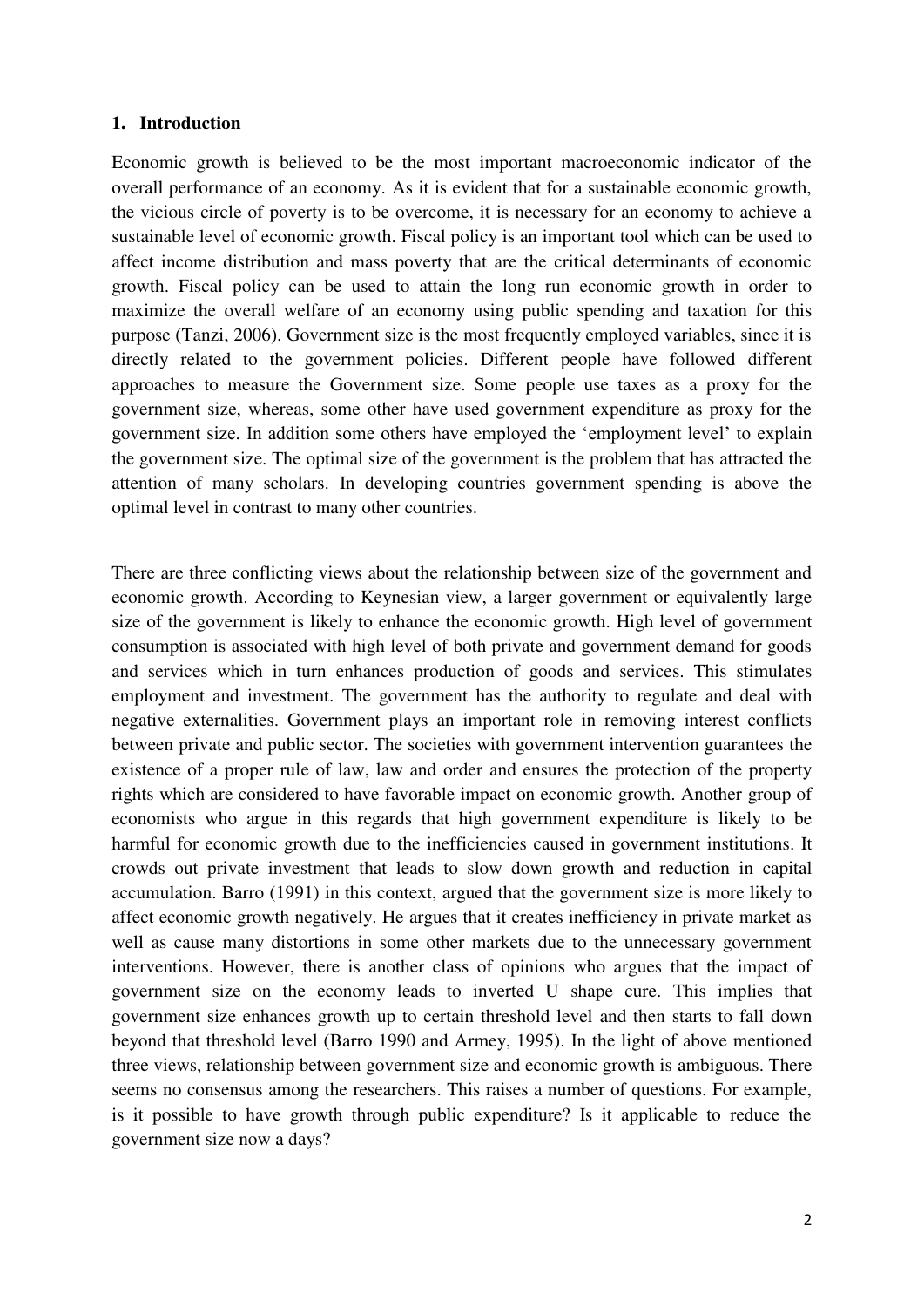Our main focus is to estimate the optimum government size. For this purpose we have followed Heerden (2008) to calculate the threshold level of the government size or equivalently the optimum government size. The Scully (2008) model pretends that government spending on public goods and services such as national defence and protection of property rights leads to enhance economic growth. But after a certain point, government spending becomes non productive and do not lead to enhance growth because of the welfare spending. There are few studies regarding optimality of government size internationally and in case of Pakistan work done only by Husnain (2011). Our study is estimating optimal government size using data from 1973-2012. We have used a time series data over the period 1973-2012 for the purpose. Data on Real GDP per capita has been taken from State Bank of Pakistan (2010). Government expenditure as a share of GDP is used as a proxy for government size and data of government expenditure has been taken from Pakistan Economic Survey (various issues).

#### **2. The Current Scenario of Growth and Expenditure of Pakistan**

Many ups and downs are being observed in the economic growth of Pakistan over the time. Historically, in some decades a high and sustained economic growth has been observed while, in some other decades the economy has shown very miserable performance and suffered from very low level of growth. Moreover, there has been observed a continuous increasing trend in public expenditure as a percentage of the GDP. In this regard majority of the resources have been allocated to the defense expenditures for military purposes. After twenty years after of independence, the economy had shown highest rate of growth in South Asia, particularly during 1960-70. Likewise, the economy had observed a growth rate of two percent on average during the decade 1980-1990. There are a number of factors that are responsible for this amazing performance of the economy in 1960"s. The main reasons and the crucial factors of this excellent growth were the implementation of the green revolution in a large scale, swings in trade policies particularly the adaptation of the import substitution policies that had resulted a boom in private investment. During this decade of excellent performance of the economy, the annual growth rate of physical capital had been observed to be 13.1 percent and that of the human capital was to be 11.6 percent per year during this period. On the other hand, in 1980 the economy has observed the lowest rate of growth of Asian economies. After that, Pakistan remained the slowest growing economy in south Asia due to the persistent poverty over a long period which has increased from 18 percent in 1960 to 34 percent during this time. Likewise, the economy had shown miserable performance in 1970. This was due to the policy of nationalization that had resulted into inefficiency, the allocation of national resources for education and increase in the oil prices that had resulted into a reduction private investment. The average growth remained around 5 percent from 1985-95 but afterwards it declined to 1.6 percent only in 2002. This massive reduction in the growth rate was due to imposition of sanctions by the world after the atomic explosions which were conducted on May 28, 1998. The economy regained its momentum and showed an amazing growth rate of more than 5 percent in 2003. After this the economy has shown mix performance.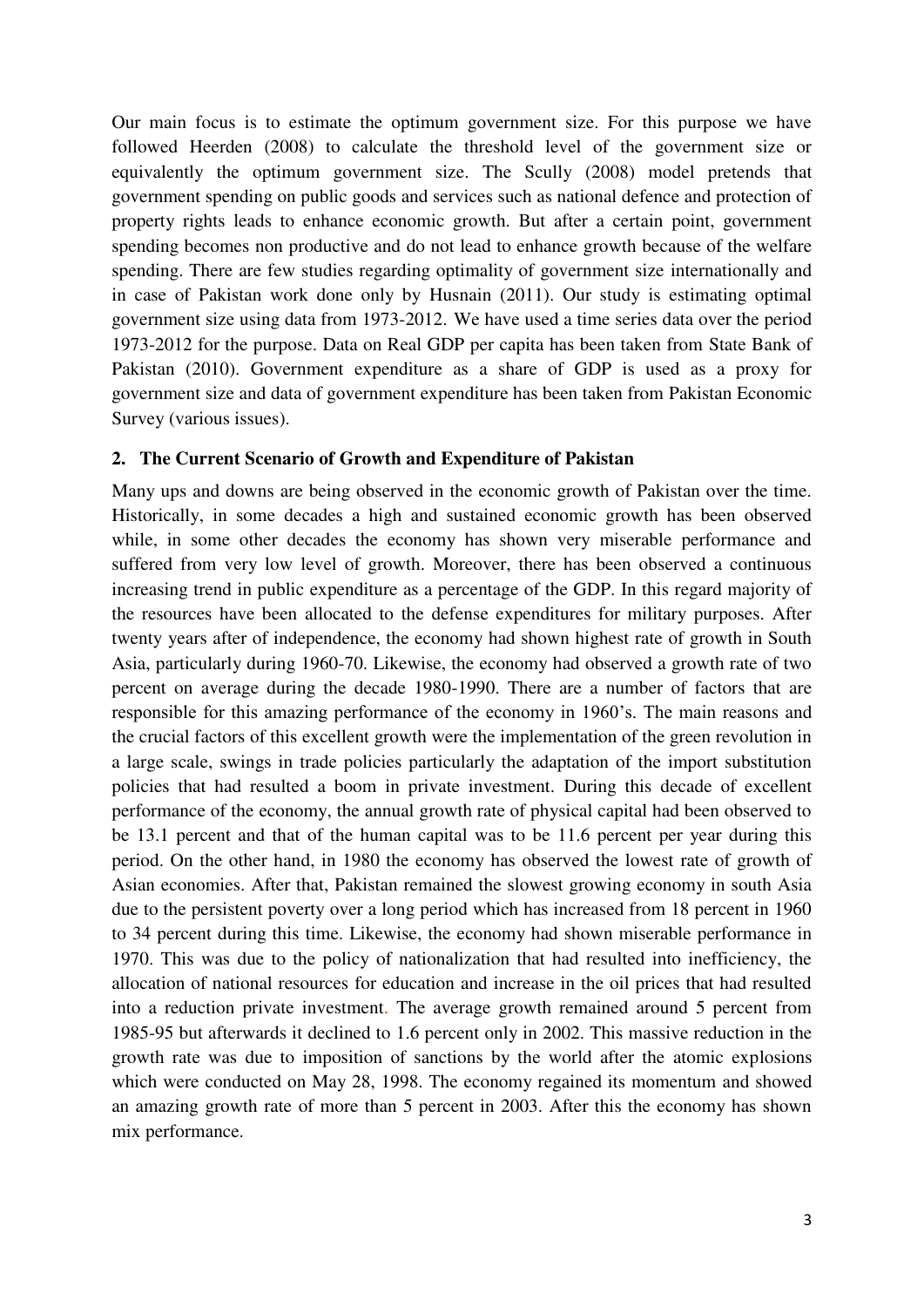The historical trends show that since independence, Pakistan has observed favorable economic growth only in certain decades that include the decades of 1960, 1980 and 2000. The growth rate in these decades remained more than 6 percent while in 1950, 1970 and 1990 decades, the economy has shown an economic growth rate of around 4 percent. The key factors of the favorable growth from period 1960-2004 were the increase in investment and due the rainfall that occurred during this time (IMF, 2005).

Improvement in the growth rate during 2000-05 was due to the adaptation of the stabilization policies (improvement of lower macroeconomic volatility and real exchange rate overvaluation), structural reforms (improvement in public infrastructure, reduction in government burden and expansion of trade openness) and cyclical reversions. During the period of 1983-84 to 1987-88 and 2002-03 to 2005-06 economy grew approximately by an average growth rate of 7 percent due to favorable external environment. However, growth in the current periods differs significantly from the eighties or in other words, the economy had shown very much better performance because of the sound macroeconomic stability, better institutions and good governance that prevailed in that time.

The following Figure 2.1 depicts the behavior of the growth rate and government expenditure as a percentage (which is used as a proxy for the government size) of GDP from 1973 to 2012.



**Figure 2.1: Government Size and Growth Rate of Pakistan Economy (1973-2012)** 

Source: State Bank of Pakistan (2010)

The figure 2.1, shows the behavior of government size and government size which is measured as a percentage of GDP. Initially, the behavior of size shows somewhat constant trend over the period but after 1990, it shows declining trend over the period. This implies that public expenditure as a percentage of GDP decreases over time after 1990. During 1975- 85**,** the ratio of public expenditure to GDP remained around 23 percent. The reason of this large size of the government or equivalently increase in the ratio of government expenditure to GDP during this period was due the high interest rate, surge in defense expenditures,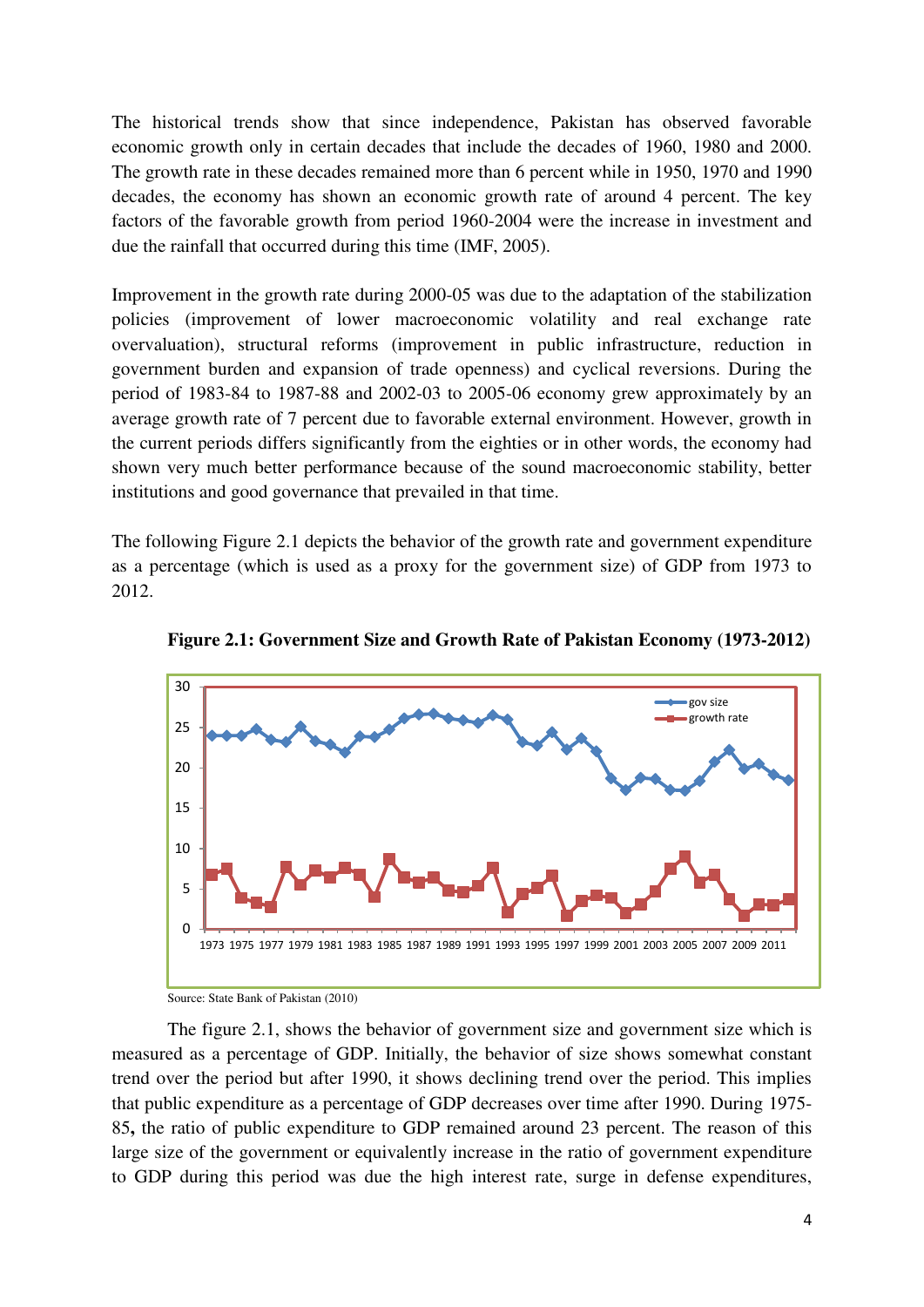nationalization of the public sector institutions as well as the attempt by the government to increase employment in the economy. Public expenditure further increased during 1985-95 i.e., to 25.48 in 1995 percent of GDP against 23 percent in 1985**.** This highlights the increasing government intervention in economic activities that have resulted into surge in government expenditure.

The government expenditure as a percentage of GDP shows somewhat decreasing trend which shows a reduction in the government intervention. There is found less government intervention from 1996-2006 as public sector compressed significantly. However, public expenditure as percentage of GDP decreased from 24 percent of the GDP to 17 percent of during 1996-2005. During the last five years the government expenditure has shown a declining trend and that is why the government size has come down to 19.2 percent in 2010- 11 from 22.2 percent 2007-08**.** This reduction in the government size or equivalently decrease in government spending was due to the internal security situation and floods that has caused into a massive reduction in the rice production. During 2011-12, government expenditures as percent of GDP observed further decline and it remained around 18 percent of the GDP. In addition, the tax to GDP ratio has also shown like the public expenditures. So it is concluded that low level of the government expenditure leads to high level of economic growth. This in turn confirms the fact that the large government size is associated with small growth rate.

| Years | <b>GDP</b>    | Expenditures |         |      | Year | <b>GDP</b>     | Expenditures |         |     |
|-------|---------------|--------------|---------|------|------|----------------|--------------|---------|-----|
|       | growth $(\%)$ | Total        | Current | Dev  | S    | growth $(\%)$  | Total        | Current | Dev |
| 1976  | 3.3           | 24.8         | 14.5    | 10.3 | 1996 | 6.6            | 24.4         | 20.0    | 4.4 |
| 1977  | 2.8           | 23.5         | 12.8    | 10.7 | 1997 | 1.7            | 22.3         | 18.8    | 3.5 |
| 1978  | 7.7           | 23.2         | 14.5    | 8.7  | 1998 | 3.5            | 23.7         | 19.8    | 3.9 |
| 1979  | 5.5           | 25.1         | 15.6    | 9.5  | 1999 | 4.2            | 22.0         | 18.6    | 3.4 |
| 1980  | 7.3           | 23.3         | 14.0    | 9.3  | 2000 | 3.9            | 18.7         | 16.5    | 2.2 |
| 1981  | 6.4           | 22.9         | 13.6    | 9.3  | 2001 | $\overline{2}$ | 17.4         | 15.3    | 2.1 |
| 1982  | 7.6           | 21.9         | 13.7    | 8.2  | 2002 | 3.1            | 18.5         | 15.7    | 2.8 |
| 1983  | 6.8           | 23.9         | 15.8    | 8.1  | 2003 | 4.7            | 18.8         | 16.2    | 2.6 |
| 1984  | 4.0           | 23.8         | 17.1    | 6.7  | 2004 | 7.5            | 16.5         | 13.7    | 2.8 |
| 1985  | 8.7           | 24.7         | 17.7    | 6.10 | 2005 | 9.0            | 16.8         | 13.3    | 3.5 |
| 1986  | 6.4           | 26.1         | 18.4    | 7.7  | 2006 | 5.8            | 18.4         | 13.6    | 4.8 |
| 1987  | 5.8           | 26.6         | 20.3    | 6.3  | 2007 | 6.8            | 20.6         | 15.8    | 5.0 |
| 1988  | 6.4           | 26.7         | 19.8    | 6.9  | 2008 | 3.7            | 22.2         | 18.1    | 4.4 |
| 1989  | 4.8           | 26.1         | 19.9    | 6.3  | 2009 | 1.7            | 19.9         | 16.0    | 3.8 |
| 1990  | 4.6           | 25.9         | 19.3    | 6.5  | 2010 | 3.1            | 20.3         | 16.8    | 3.5 |
| 1991  | 5.4           | 25.7         | 19.3    | 6.4  | 2011 | 3.0            | 19.2         | 16.1    | 2.8 |
| 1992  | 7.6           | 26.7         | 19.1    | 7.6  | 2012 | 3.7            | 18.0         | 14.4    | 3.6 |

**Table 2.1: Fiscal Indicators as a Percent of GDP** 

Source: Government of Pakistan, (various issues)

Table 2.1 reports the behavior of growth rate of GDP, total government expenditure, its compositions "the current and development expenditure". The table reveals that growth rate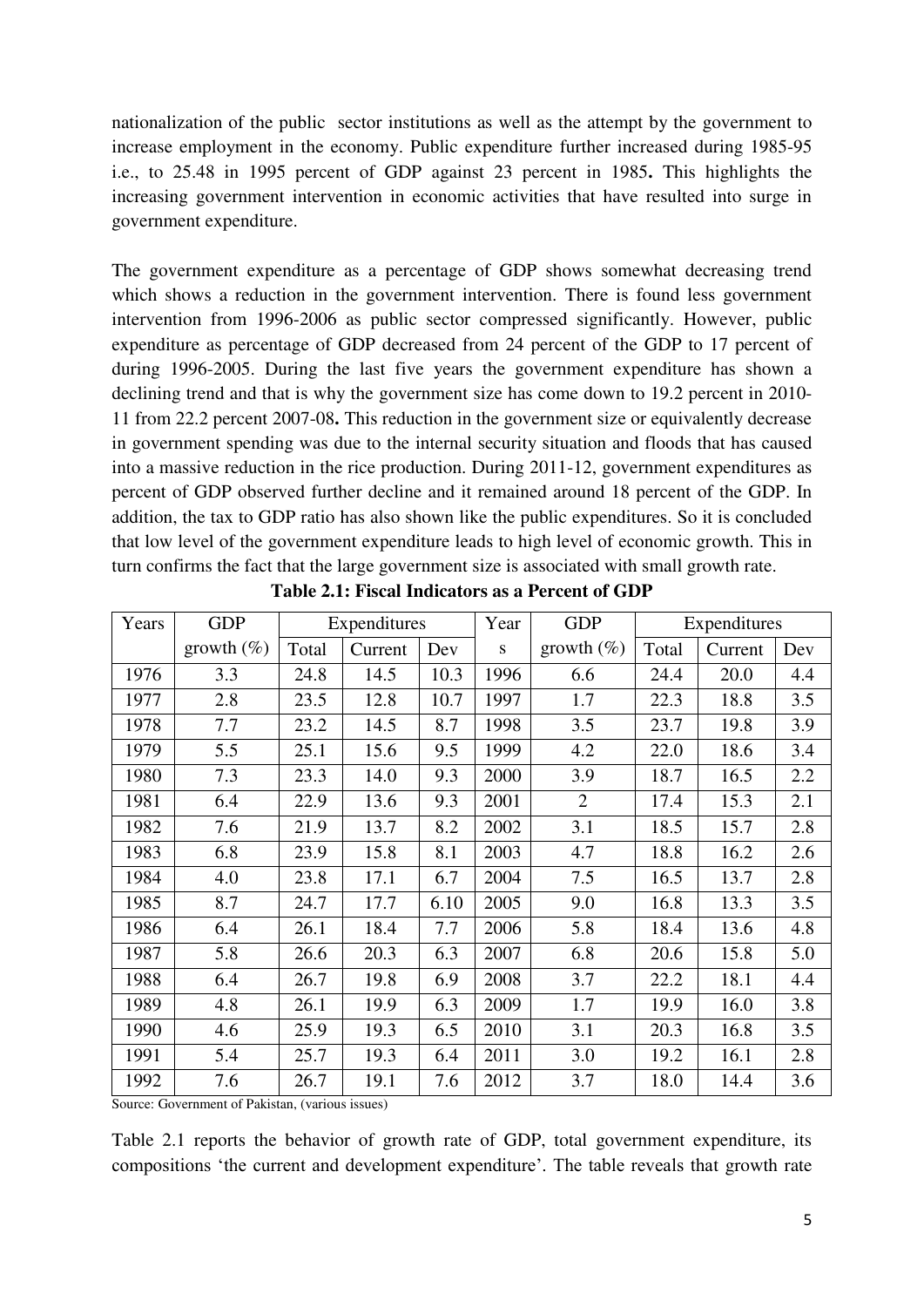of GDP ranges between 1.7 - 9.0 % during 1997- 2005 over the study period. In 1976 the growth rate of GDP was 3.3 against 3.7 percent in 2012. This implies that the growth rate fluctuates slightly over the period. On the other hand, share of total government spending as a percent of the GDP shows somewhat constant trend up to 1999. But after 1991, total government expenditure as a percentage of the GDP decreases over time. The table also exhibits same behavior of current and development expenditure like that of the total expenditure over time.

The behavior of total government expenditure as a percent of the GDP, the current and development expenditure and their relation to the growth rate can also be viewed through the following figure 2.2.

The figure shows that current expenditures as a percentage of GDP increasing over time but after 1987 it shows somewhat constant trend and falls after 1997. Likewise, development expenditures as a percent of GDP falls over time i.e., it is around 10 percent of GDP in 1976 against 5 percent about in 2012. On the other hand as we have mentioned above that total expenditures as percentage of the GDP exhibits constant trend but after it falls over time.



**Figure 2.2: Behavior of Total, Current and Development Expenditures (1973-2012)** 

# **3. Studies on the Optimal Government Size**

There is lot of studies done but there seems no consensus regarding the relationship of government size and economic growth. Some of scholars argue that government size impedes economic growth when it crosses the threshold level due to inefficiencies inherent in government. In addition, provision of goods and services and protection of property rights enhance economic growth. There are some studies depict the non linear relationship.

Scully (2008) has shown that optimal tax rate or equivalently the optimal size of the government ranges from 19 to 23 percent. The study has also affirmed that the optimal tax rate for New Zealand on average is 19.7 percent of the GDP over the period 1927-94. Furthermore, the study revealed that government spending on public goods such as national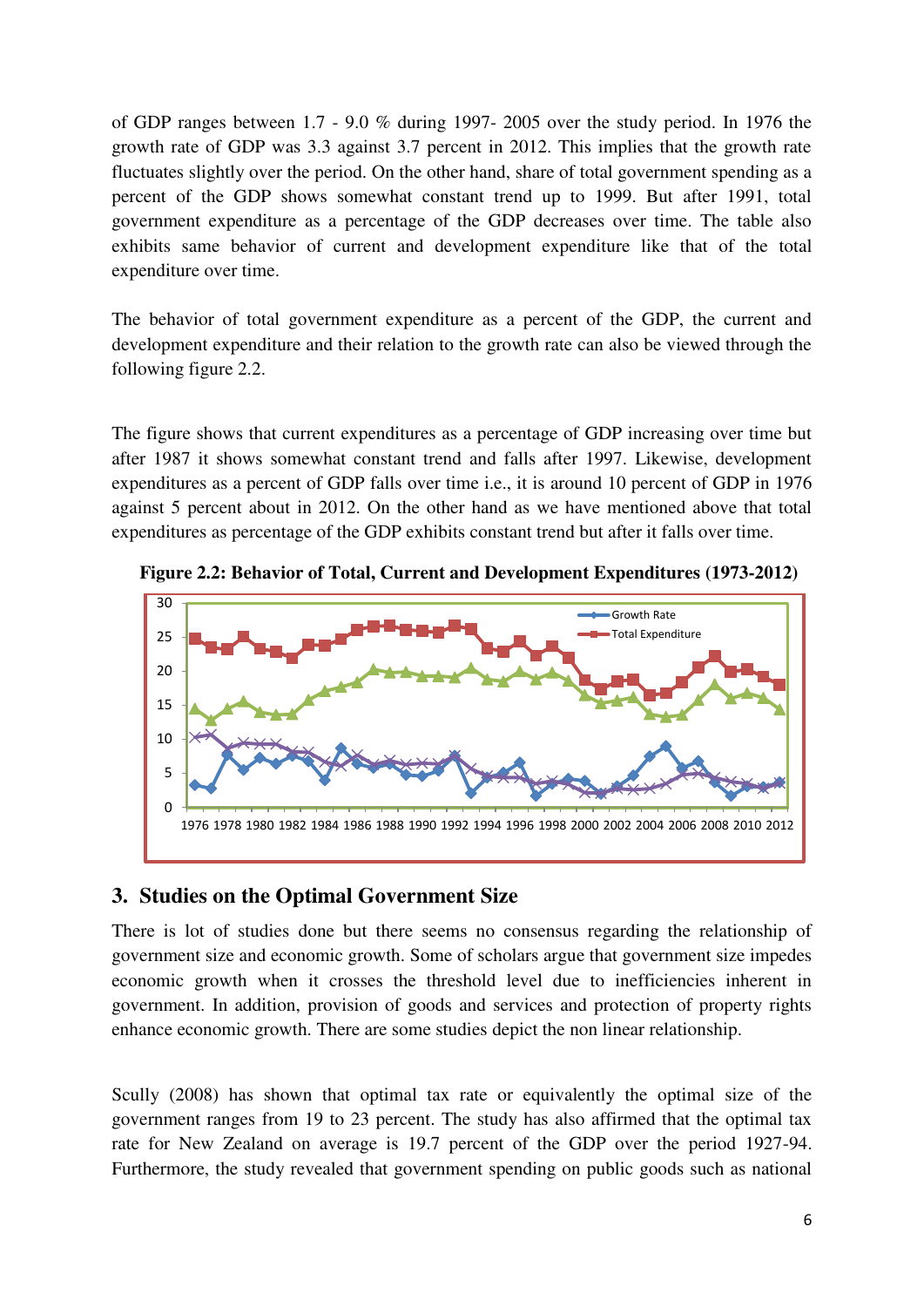defence and protection of property rights enhances economic growth. But after a certain point government spending becomes non productive because of the excessive welfare expenditure. This study has found that higher taxes are needed to finance transfer payments and other government welfare spending which have negative and adverse impact on economic growth.

Heerden (2008) has estimated the optimal size of government in terms of revenues and expenditures. Time series data has been used over time span 1960-2006 for South Africa. The results have shown that the optimum tax rate is 21.94 percent which lies within the range of scully from 19 to 23 percent. This reveals that the growth maximizing tax rate is lower than the realized one. In addition, tax burden has adverse impact on economic growth because of lying on downward sloping portion of Laffer curve.

Karagiani (2009) has depicted non linear causal relationship between national income and public expenditure by employing the non linear granger causality test for some of the European countries with six alternative functional form of the Wagner's law.

Hearth (2009) has concluded a non linear relationship between government expenditure and economic growth over the period 1959-2003 for Sri Lanka. The Armey curve was used for the analysis which had shown that the government expenditure and economic growth are positively related up to the threshold level but negatively related beyond that level.

Facchini and Melki (2011) has identified a non-linear relation between the level of "public expenditure" and "economic growth" for France using annual data for the period 1871-2008, by employing the Armey curve for the purpose. This curve states that the state and the market failures can be helpful in understanding the inverted U shaped relationship between the two variables mentioned above. It is evident that the market failure meant for the positive impact of public spending with decreasing marginal productivity. It is highlighted by the upward sloping portion the rising part of the curve. On the other hand, the failure of the state explains the negative impact of public spending with increasing marginal effect.

Husnain (2011) has estimated the optimal government size in Pakistan following the methodology of Scully. The findings have shown that the threshold level of the government expenditure is 21.48 percent of GDP which is lower than the current size of the government.

# **4. Theoretical Background and Specification of the Model of Optimal Government Size**

To compute the optimum government size or equivalently the threshold level of government expenditure, we have employed the methodology used by Heerden (2008). As we know that both the public as well as private sectors contribute to the gross domestic product. Public sector provides goods and services which are financed with tax collections from the people. This becomes the public sector spending. On the other hand, the private people give taxes to government and fraction of the rest of their income is saved which in turn is used to produce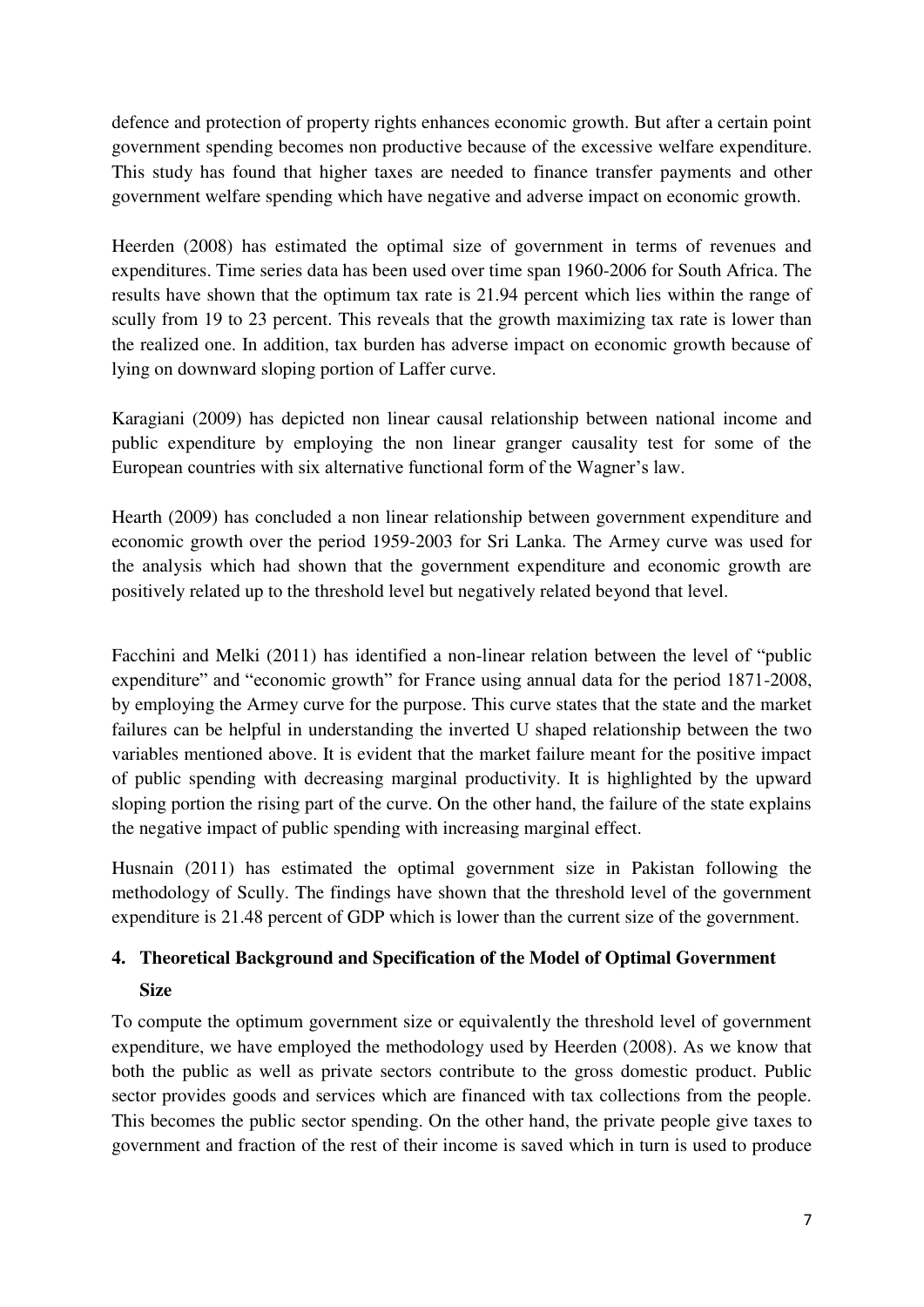goods and services. The fraction of income of the private people given to the government is given by;

$$
\frac{T}{Y} = \tau,
$$

where *T* is total taxes and  $\tau$  is the associated tax rate and *Y* is the GDP. Or in other words,  $\tau$  is the share of public sector in GDP. The share of the private sector in GDP is "1- $\tau$ ".  $(1-\tau)$  is the share of the income of the people left with them after taxation which leads to the production of goods and services. The functional form of this relationship is given by the following Cobb-Douglas production form as;

$$
Y = \gamma \left(\frac{a}{\gamma}\right)^{\alpha} (1 - \tau)^{\beta} \tag{1}
$$

" $\alpha$ " and " $\beta$ " are the shares of the public and private sectors respectively. Equation (1) is a nonlinear production. "Y" is GDP and G is government expenditure. **'τ'** shows the ratio of tax to GDP and **'γ'** shows total factor productivity

The log transformation of equation (4.10) is given by;

 ( ) ………………………………….. (2)

This is simplified as follows;

$$
= \alpha \left(\frac{Y}{G}\right) \left(\frac{1}{Y}\right) = \alpha G^{-1}
$$

Now taking second derivative with respect to G, we get;

$$
\partial^2 lnY / \partial G^2 = -\alpha G^{-2}
$$

This exercise shows that the value of the first derivative is positive while the second derivative is negative as is shown by the negative sign of the second derivative. This shows that public expenditure affects economic growth positively but the magnitude of this effect decreases over the time i-e it affects economic growth at decreasing rate afterward. This results into non-linear relationship between "public expenditure" and "economic growth".

As it is reviewed that at a low level of government expenditure, the increase in the tax rate stimulates economic growth, since at this level, public spending in infrastructures, communications etc is more productive. On the other hand, at high level of the government spending, a tax increase is associated with a reduction in economic growth since most of the government spending at this level is concerned with welfare spending which do not promote economic growth (Scully, 1994; Heerden, 2008 and Husnain, 2011). Now to find the optimal tax rate or equivalently the threshold level of government size, we follow Heerden (2008) to impose the restriction of a balance budget of the Pakistan, i-e  $(G = T)$ . So to impose this balanced budget restriction the tax rate is given by;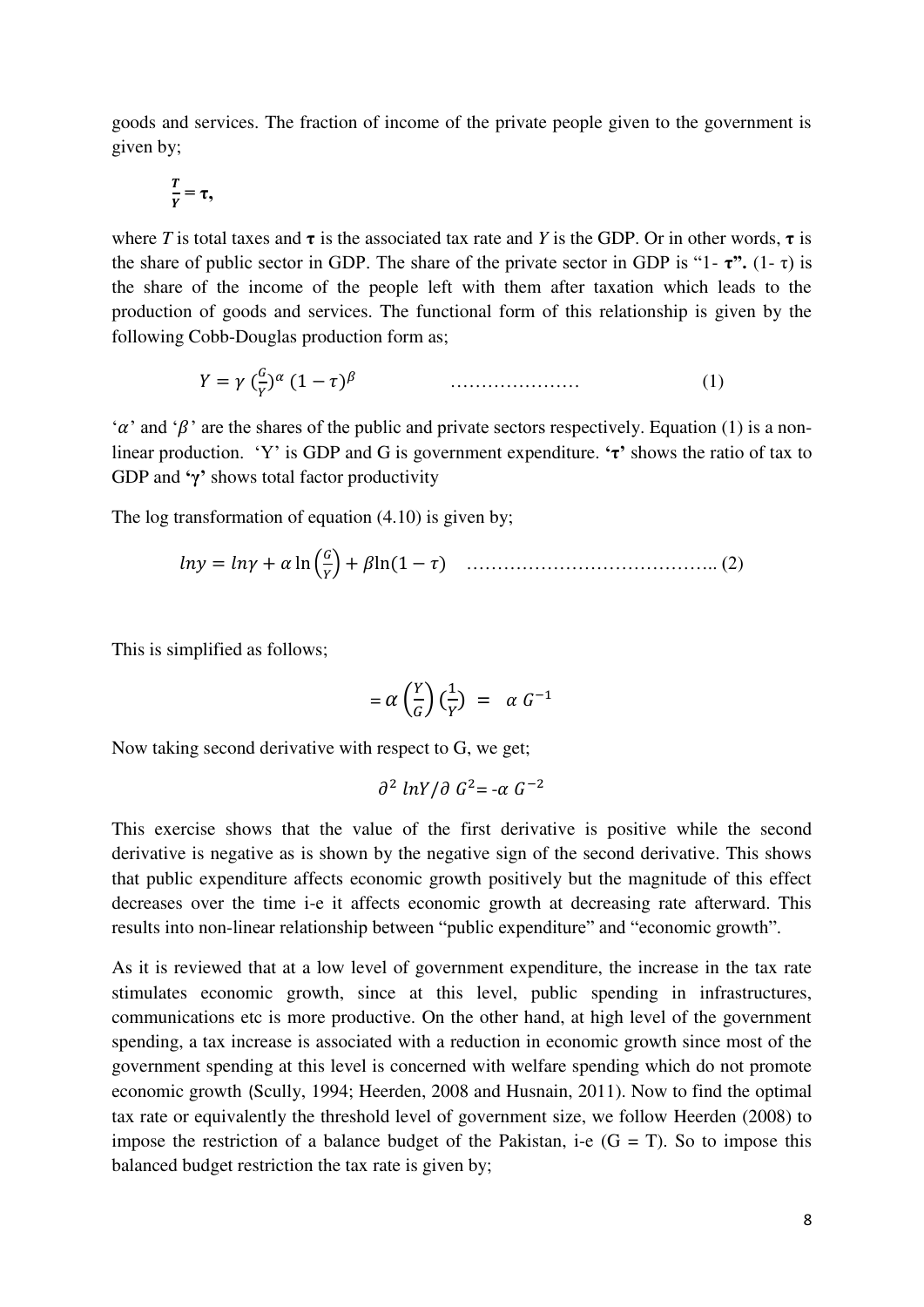$$
\frac{G}{Y} = \tau
$$

 $\tau$  now is called the anticipated tax rate. Where G is government spending and Y is GDP.

Now substitute **'**  $\frac{d}{dt} = \tau'$  into equation (2), we get;

$$
lnY = ln\gamma + \alpha ln\tau + \beta ln(1 - \tau) \dots \dots \dots \dots \dots (3)
$$

So to find growth maximizing tax rate or more specifically the threshold level of government size, we differentiate equation (3) w.r.t 'τ'. Differentiating we get;

$$
\frac{\partial \ln Y}{\partial \tau} = \frac{\partial \alpha \ln \tau}{\partial \tau} + \frac{\partial \beta \ln(1-\tau)}{\partial \tau} = 0
$$

$$
\frac{\alpha}{\tau} - \frac{\beta}{1-\tau} = 0
$$

Solving for  $\tau$ <sup>'</sup> (the optimal tax rate), we get

$$
\beta \tau = \alpha (1 - \tau) \text{ and finally,}
$$

$$
\tau^* = \alpha / (\alpha + \beta) \quad \dots \quad (4)
$$

### **5. Econometric methodology**

### **5.1. Unit Root Test**

As it is generally argued that most of the time series are not stationary, or in other words they have a unit root among them. Equivalently their mean and variance change over time. Therefore it is necessary to check the data for stationarity, or equivalently to check the order of integration for the variables concerned. For this purpose we used Dickey and Fuller (1979, 1981) test.

#### **6. Estimation and Discussion of the Optimal Size of the Government**

To find the optimal size of the government, we estimate the "3" equation to find the values of α and β. But like any usual estimation, we have employed the ADF test to see the order of integration and then to convert them into stationary variables since estimation of the optimal size of the government needs the variables to be stationary. The results of the ADF test are reported in table below.

| Level            |         |            |           |             | <b>Ist Difference</b>  |            |        |           |             |  |
|------------------|---------|------------|-----------|-------------|------------------------|------------|--------|-----------|-------------|--|
| <b>Variables</b> | t-value | Lag length | Intercept | Order of    | <b>Variables</b>       | t-value    | Lag    | Intercept | Order of    |  |
|                  |         |            |           | Integration |                        |            | length |           | Integration |  |
| Ln Y/N           | $-0.89$ |            | intercept | I(1)        | Ln $\Delta Y/\Delta N$ | $-4.799**$ | 0      | Intercept | I(0)        |  |
| Lnτ              | $-1.18$ |            | Intercept | I(1)        | $\Delta$ Ln $\tau$     | $-5.94**$  | 0      | Intercept | I(0)        |  |
| Ln 1-τ           | $-1.19$ |            | Intercept | I(1)        | $\Delta$ Ln 1- $\tau$  | $-6.24**$  | 0      | Intercept | I(0)        |  |

**Table 6.1; Results of the ADF Unit Root Test** 

 $(*),$   $(**)$  and  $(***)$  show significance at 10 percent, 5 percent and 1 percent respectively.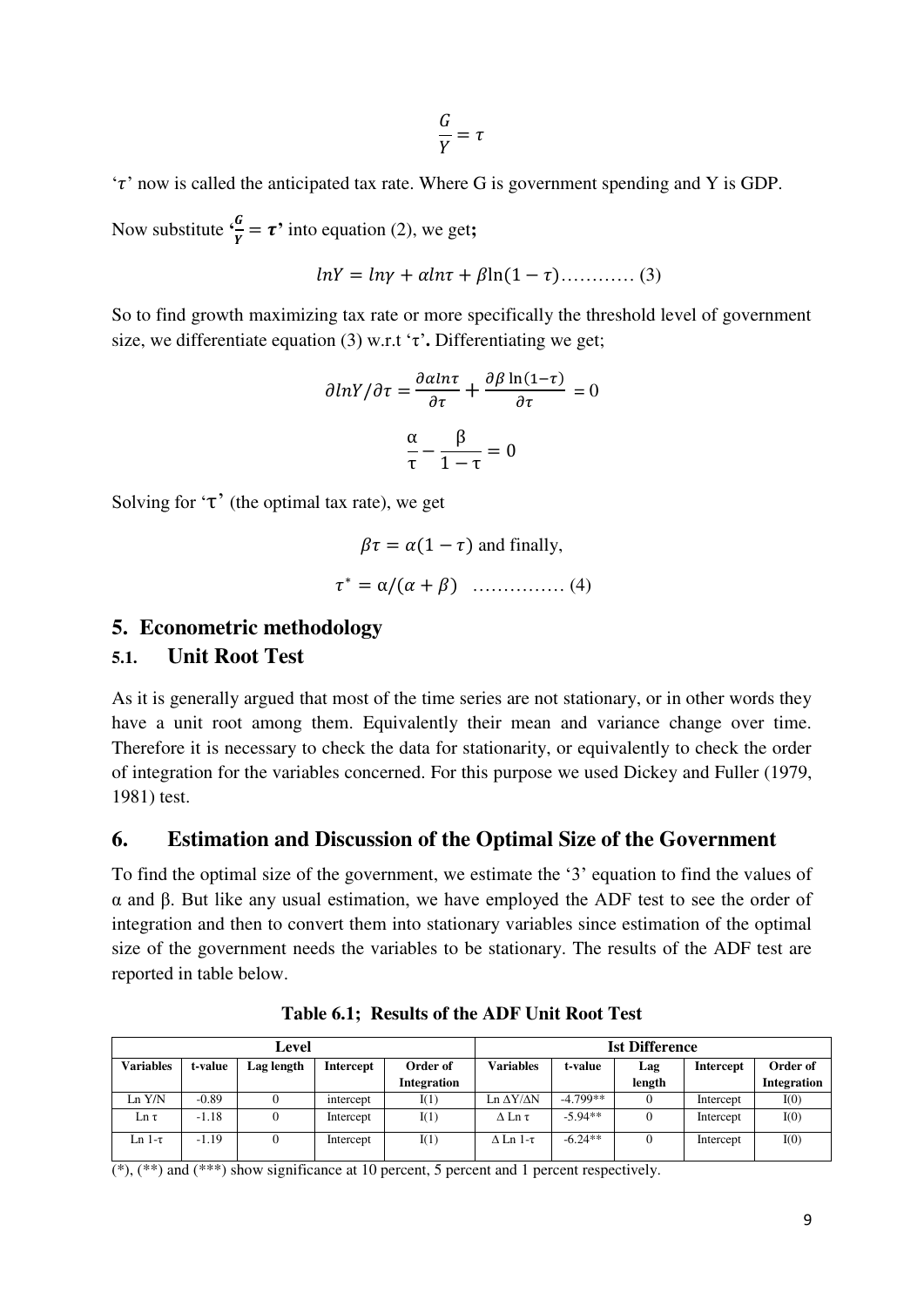Table 6.1 reports the results of the Augmented Dickey Fuller (ADF) test results. The ADF 't' statistics in each case reveals that all the variables are I(1) and they are transformed into stationary by taking first difference. The OLS results are given below.

$$
lnY = 0.0105 - 0.260 ln\tau - 1.242 ln(1 - \tau)
$$
\n(T-Stat) (8.157) (-2.742) (-3.045)

The above results of the equation for the optimal size of the government show that all the variables have carried out significant coefficients as shown by high 't' statistics.

To calculate the optimal size or the threshold level of government size, we use equation (3). So substitute the values of ' $\alpha$ ' and ' $\beta$ ' from the above in equation (4.13), we get;

$$
\tau^* = -\frac{0.2596}{(-0.2596 - 1.2415)} * 100
$$
 (6)

 $= 17%$ 

The optimal size of the government size or equivalently the optimal size of the public spending or taxes is found to be around 17 percent of the GDP as is shown by the above empirical analysis against 18 percent of GDP in 2012. This reflects a reduction in public spending over the last year. On the other hand, actual size of the government spending is 18 percent. But the estimated optimal size is 17 percent. This finding is very much interesting since it highlights that the current size of government in Pakistan is above the optimum level or size and there is still scope of reduction in total government spending to the GDP ratio in Pakistan.

Our result of the optimal size of government satisfy the Friedman (1997)"s proposition that the optimal size of governments is found to be in the range of 15 percent of the GDP to 50 percent of gross domestic product. Likewise, our result is also in consistent with the conclusion of Scully (2008) who have highlighted that the optimal tax rate in the United State is 19.3 percent. On the other hand, the findings are also in accordance with the findings of Vedder and Gallaway (1998) and Mavrov (2007).

### **7. Conclusions and Policy Implications**

To compute the optimum government size or equivalently the threshold level of government expenditure, we have employed the methodology used by Heerden (2008) by imposing restriction of balanced budget constraint. We have used time series data for period 1973- 2012. The Heerden (2008) model pretends that government spending on public goods and services such as national defence and protection of property rights leads to enhance economic growth. But after a certain point, government spending becomes non productive and do not lead to enhance growth because of the welfare spending.

According to Armey curve at low level of public spending in Low income countries there is positive relationship held between government size and economic growth. There purpose is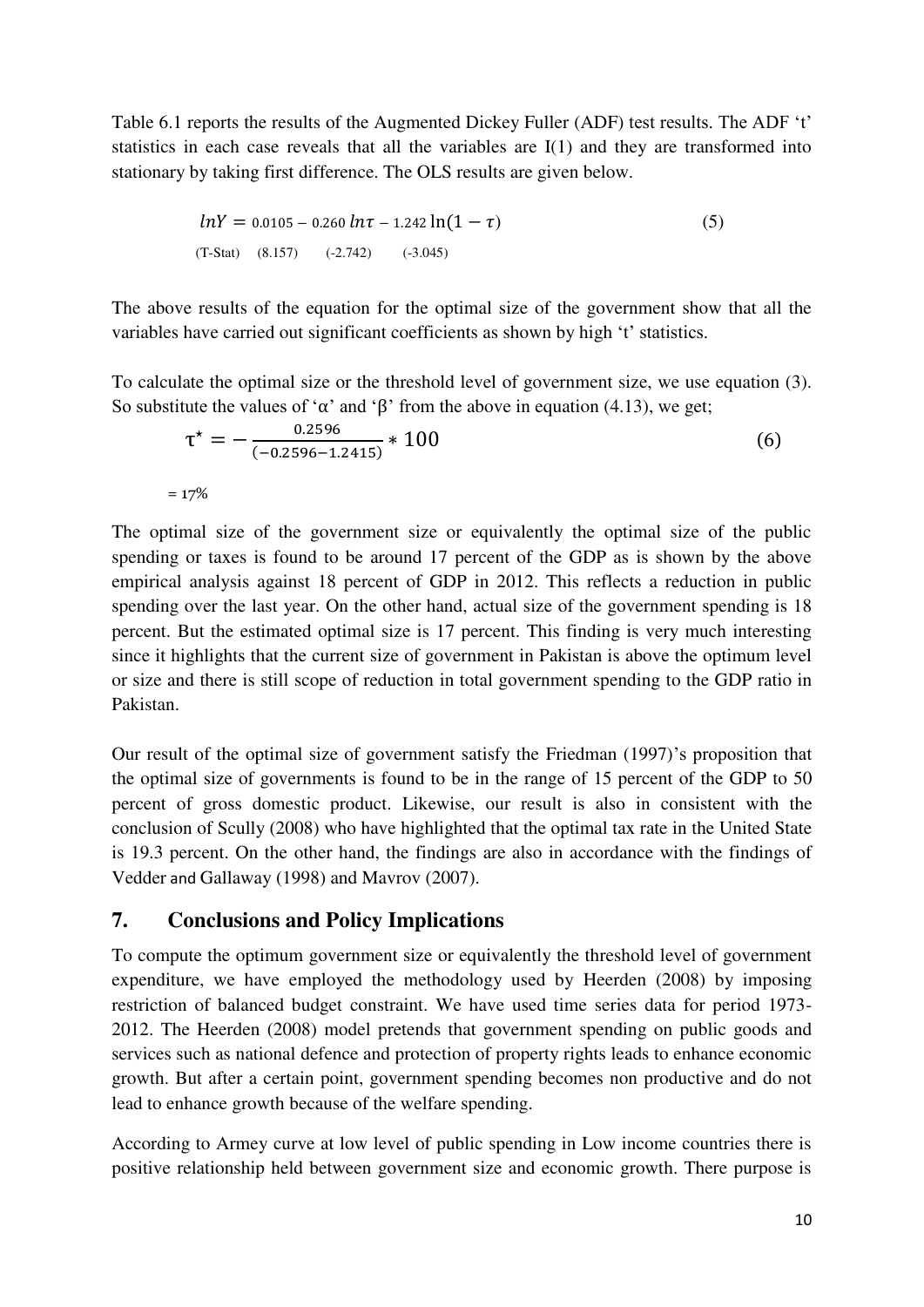only to attain the subsistence level and they remain below the threshold level. After a threshold level large public spending retards economic growth because of large spending for welfare purposes like pensions etc. Beyond this optimal level levying taxes creates distortions which ultimately crowds out private investment. In this study the actual level of government size is above the optimal government size which is alarming situation.

The optimum size of the government is 17 percent. This implies that the growth maximizing level of the government expenditure or equivalently the threshold level of the government size is less than the current or the actual level of the government size which is 18 percent. Therefore the study recommends reduction of total government spending to arrive at the growth maximizing level of the government size. This can be possible via reducing the unnecessary government spending and diversion of the unnecessary non-development government expenditure towards development spending. It is important to increase the efficiency of government expenditure and economic growth.

## **References**

- Armey, D., (1995), "The freedom revolution", Regnery Publishing Co., Washington, D.C.
- Barro, Robert. J., (1990), "Government Spending in a Simple Model of Endogenous Growth", *Journal of Political Economy*, 98, S103-S125.
- Barro, Robert. J., (1991), "Economic growth in a Cross Section of Countries: *Quarterly Journal of Economics*" Volume.106, No.2, PP. 407–443.
- Dickey, D.A. & Fuller, W. A., (1979), "Distribution of the Estimators for Autoregressive Time Series Regressions with a Unit Root. *Journal of the American Statistical Association, 74*, 427-431.
- Friedman, M., (1997), "If only the U.S. were as free as Hong Kong", *Wall Street Journal*, July 8, p. A14.
- Facchini, F. & Melki, M., (2011), "Growth and Political Ideology in a Democracy: the French experience 1871 – 2009" *EPCS, Rennes, France*, 28th-1st May.
- Government of Pakistan, (various issues), Pakistan Economic Survey, Ministry of Finance, Government of Pakistan
- Heerden, Yolande, V. (2008) "Finding the Optimal level of Taxes in South Africa: A Balanced Budget Approach". *Department of Economics, Working Paper.*
- Hearth. S (2010) "The Size of the Government and Economic Growth": *An Empirical Study of Sri Lanka, Working paper (published)*.